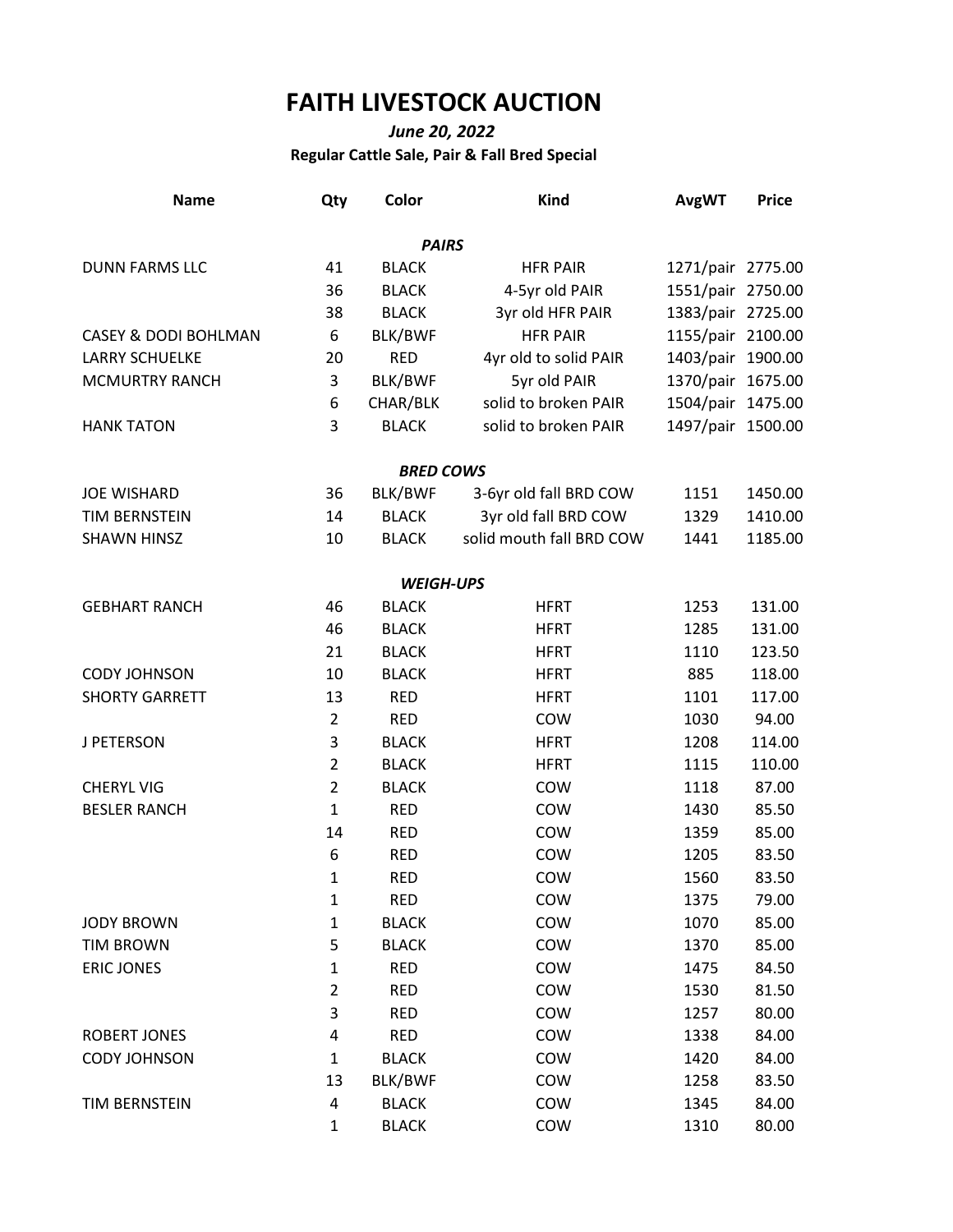| <b>SEAN DEAL</b>              | 3              | <b>BLACK</b> | COW         | 1572 | 83.50  |
|-------------------------------|----------------|--------------|-------------|------|--------|
|                               | 1              | <b>BLACK</b> | COW         | 1430 | 80.50  |
| <b>RANDY VALLOFF</b>          | 4              | BLK/BWF      | COW         | 1551 | 83.50  |
|                               | $\mathbf{1}$   | <b>BLACK</b> | COW         | 1225 | 83.00  |
| <b>BEN FOX</b>                | $\overline{2}$ | <b>BLACK</b> | COW         | 1319 | 83.50  |
| <b>KEVIN KEEGAN</b>           | 1              | <b>BLACK</b> | COW         | 1735 | 83.50  |
| <b>LANCE &amp; KERRY FREI</b> | 3              | <b>BLACK</b> | COW         | 1370 | 83.00  |
|                               | 5              | <b>BLACK</b> | COW         | 1628 | 82.50  |
| <b>DUANE KOLB</b>             | 1              | <b>BLACK</b> | COW         | 1465 | 83.00  |
|                               | 3              | <b>BLACK</b> | COW         | 1495 | 79.50  |
| <b>WARREN DUNN</b>            | 24             | BLK/BWF      | COW         | 1359 | 83.00  |
| <b>TED LOPEZ</b>              | $\mathbf{1}$   | <b>RED</b>   | COW         | 1680 | 82.50  |
|                               | $\mathbf 1$    | <b>RED</b>   | COW         | 1515 | 80.00  |
|                               | 1              | <b>BLACK</b> | COW         | 1310 | 77.00  |
|                               | 1              | <b>BLACK</b> | COW         | 1315 | 75.00  |
| <b>TOM MILLER</b>             | $\mathbf{1}$   | <b>BLACK</b> | COW         | 1865 | 82.50  |
| <b>BRETT WILCOX</b>           | 6              | <b>BLACK</b> | COW         | 1360 | 82.50  |
|                               | $\overline{2}$ | <b>BLACK</b> | COW         | 1193 | 82.00  |
| <b>SHORTY GARRETT</b>         | 3              | <b>RED</b>   | COW         | 1405 | 82.00  |
|                               | 10             | <b>RED</b>   | COW         | 1281 | 81.00  |
| <b>JEREMY MEEKS</b>           | 5              | <b>BLACK</b> | COW         | 1361 | 81.50  |
|                               | $\overline{2}$ | RD/BLK       | COW         | 1175 | 80.50  |
|                               | $\overline{2}$ | <b>BLACK</b> | COW         | 1130 | 80.00  |
| JOHN CAPP RANCH INC           | 5              | BLK/BWF      | COW         | 1514 | 81.50  |
| <b>MCMURTRY RANCH</b>         | 3              | <b>BLACK</b> | COW         | 1295 | 81.00  |
| <b>WAYNE LEE</b>              | 5              | <b>BLACK</b> | COW         | 1395 | 80.50  |
| <b>MARGARET UPELL</b>         | 1              | <b>BWF</b>   | COW         | 1835 | 80.00  |
| <b>JOHN GREEN</b>             | $\mathbf 1$    | <b>RED</b>   | COW         | 1565 | 80.00  |
| <b>MORELL LIVESTOCK</b>       | 5              | <b>RED</b>   | COW         | 1314 | 80.00  |
| <b>KOURT STARR</b>            | 3              | <b>BLACK</b> | COW         | 1525 | 79.50  |
|                               | 3              | <b>BLACK</b> | COW         | 1273 | 79.00  |
| <b>MILTON STORM</b>           | $\mathbf{1}$   | <b>BWF</b>   | COW         | 1305 | 79.00  |
| <b>BRYAN CARMICHAEL</b>       | 2              | <b>BLACK</b> | COW         | 1358 | 79.00  |
| <b>MATT LOPEZ</b>             | 5              | <b>BLACK</b> | COW         | 1366 | 78.00  |
| <b>RAYMOND AKERS</b>          | 8              | BLK/BWF      | COW         | 1307 | 78.00  |
| <b>GARY PETERSON</b>          | 4              | <b>BLACK</b> | COW         | 1283 | 77.00  |
| <b>TODD HANSON</b>            | 1              | <b>BLACK</b> | COW         | 1295 | 77.00  |
| <b>RON GOLDADE</b>            | 1              | <b>BLACK</b> | COW         | 1485 | 75.00  |
| <b>REID PALMER</b>            | 1              | <b>BLACK</b> | <b>BULL</b> | 1170 | 128.00 |
| <b>EAGLE NEST RANCH INC</b>   | 1              | <b>CHAR</b>  | <b>BULL</b> | 2190 | 116.50 |
|                               | $\mathbf{1}$   | <b>BLACK</b> | <b>BULL</b> | 1985 | 110.00 |
|                               | 1              | <b>BLACK</b> | <b>BULL</b> | 1595 | 108.00 |
| <b>FAIRVIEW RANCH INC</b>     | 3              | <b>CHAR</b>  | <b>BULL</b> | 2038 | 116.00 |
| <b>MARGARET UPELL</b>         | 1              | <b>CHAR</b>  | <b>BULL</b> | 1990 | 115.50 |
| <b>GARY BIRKELAND</b>         | $\overline{2}$ | <b>BLACK</b> | <b>BULL</b> | 2128 | 115.50 |
| SD CONSIGNOR                  | 1              | <b>BLACK</b> | <b>BULL</b> | 1890 | 115.00 |
| <b>SUNNY SLOPE FARMS</b>      | 1              | <b>RED</b>   | <b>BULL</b> | 2010 | 115.00 |